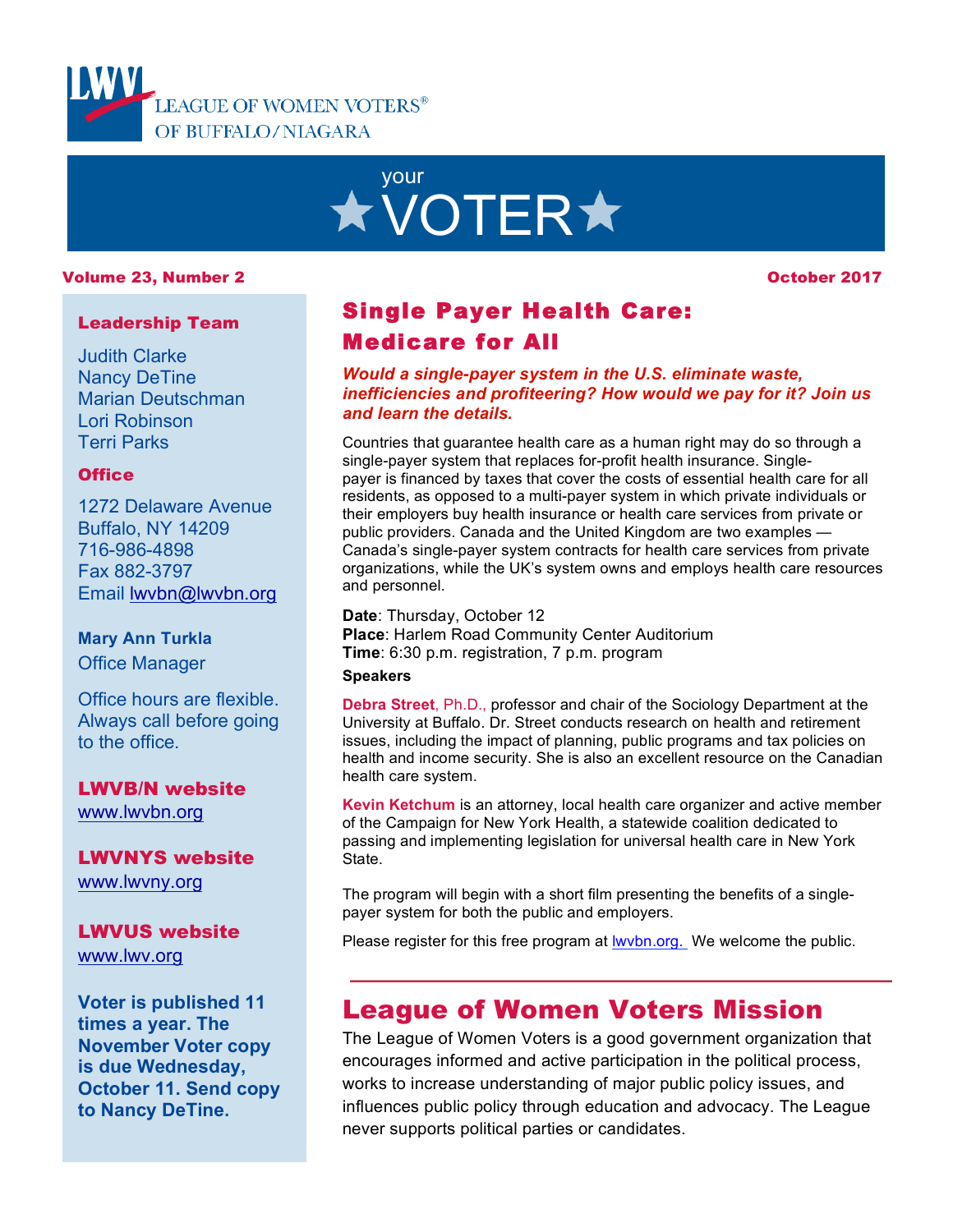# **News from the Board**

On November 9, 2017, the League of Women Voters of Buffalo/Niagara begins a celebration of women's suffrage centennial events with a gala luncheon at the Twentieth Century Club. The insert with this Voter provides the registration form as well as information for sponsorships. We have selected a number of businesses — mostly woman owned or women led — and the committee has written and called them. If you have a business to suggest as a sponsor, contact us immediately at the League office, or reach out yourself.

We're excited about this special event to celebrate 100 years of women's suffrage in New York State. We're also looking forward to 2019, when we'll celebrate 100 years of the League of Women Voters in New York State, plus the dual celebrations of the League of Women Voters of the United States in February and the ratification of the 19th Amendment to the U.S. Constitution that gave all women citizens in our country the right to vote.

These are momentous dates for women and the League. We need many hands and minds to celebrate well. We need you! You are invited to join the committee at our next meeting — at 3:30 p.m. on Friday, October 6, 2017, in the smaller building at The Buffalo History Museum. If you cannot join us at that time, please contact the League office by email (lwvbn@lwvbn.org) or phone (986-4898) to let us know you're willing to help out for the next phase of our celebration.

Finally, we will give an especially warm welcome to anyone who chooses to attend any of our celebration events in the next three years in period costumes from 100 years ago.

*Terri Parks, Leadership Team Member*

# **Great Decisions**

#### October 5: Prospects for Afghanistan and Pakistan

Michele Dunham has volunteered to facilitate our seventh Great Decisions 2017 topic, Prospects for Afghanistan and Pakistan, on Thursday, October 5, from 10 a.m. till noon at 1272 Delaware. "Major internal conflict has plagued Afghanistan for four decades. The U.S., for its part, has conducted military operations in the country nearly continuously since 9/11. Today war with the Taliban persists, and tensions between the U.S. and Pakistan have gradually deteriorated. As his time in office drew to a close, President Obama limited further withdrawal of U.S. troops from Afghanistan. The incoming administration has a choice: will it maintain the status quo, completely reverse the Obama administration drawdown or withdraw completely? Does the U.S. face a no-win situation in Afghanistan and Pakistan?" Just reading the history is a fascinating reminder of our involvement and its leading to 9/11. Hope to see everyone.

*Bernice Baeumler*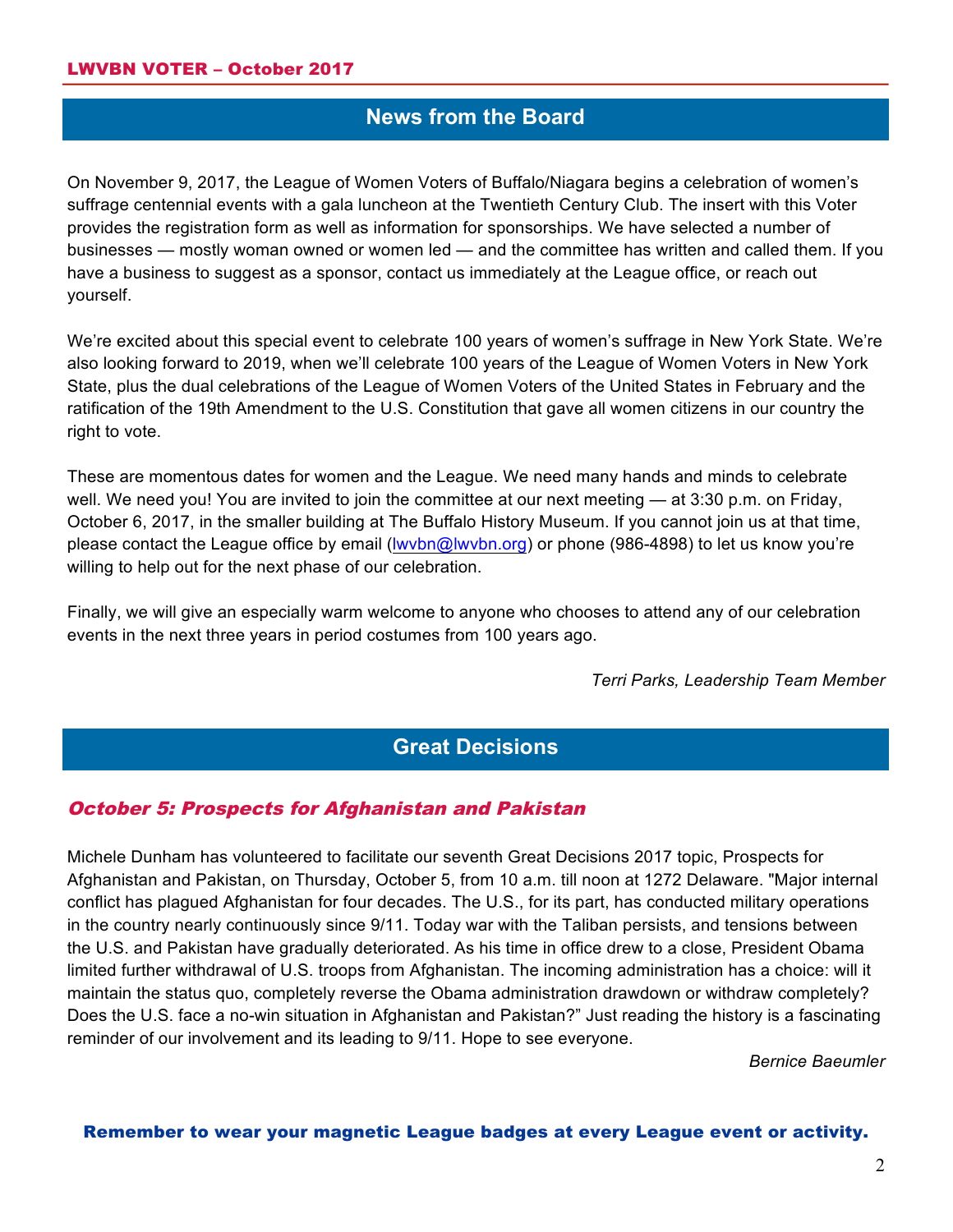# **Money in Politics Update**

### Give Us the Ballot, by Ari Berman



The 1965 passage of the Voting Rights Act (VRA) was the most significant advancement in American civil rights since Reconstruction. This act also opened the door wide for lawmakers to attempt to suppress minorities from voting, and this suppression continues today.

The Money In Politics Committee has been reading and discussing Ari Berman's well-researched book, "Give Us the Ballot: The Modern Struggle for Voting Rights in America." Berman takes us from the initial impact of the VRA, and the constant struggles with literacy tests, voter IDs, and redistricting, to the fateful U.S. Supreme Court Shelby decision in 2013. In Shelby County v. Holder, the court declared sections of the Voting Rights Act unconstitutional, reversing decades-long voting rights protections for minority populations. We now have numerous court cases challenging the VRA from Texas, Alabama, North Carolina and Wisconsin.

One incident highlights recent laws preventing people from voting. Craig Thomas, a black man from Granville, North Carolina, registered to vote before he deployed to Afghanistan with the U.S. Army. After serving abroad for 18 months, he went to vote early in the state's primary. He had returned from Afghanistan to the same house, in the same precinct, but was told at the polls that there was no record of his voter registration. In the past, Thomas could have registered during the early voting period and cast a regular ballot using same-day voter registration, but North Carolina's laws had changed. Thomas had to cast a provisional ballot, which was not counted.

In August 2017, a federal judge tossed out a new Texas voter ID law. Other restrictive voting laws have been overturned by lower courts. These cases are now making their way to the Supreme Court.

The League believes that voting is a fundamental citizen right that must be guaranteed. The League continues to work to restore key elements of the VRA and to respond to the ongoing challenge of voter suppression.

There are many issues for us to study and action to take. We welcome all members to join our discussions.

*Barb Brooks, Money in Politics Committee Member*

# **Voter Service Report**

#### We have scheduled three candidate forums:

Aurora Senior Citizens Center, Tuesday, October 17, 7 p.m. (Ellen Neumaier) Union Street School, Hamburg, Wednesday, October 18, 7 p.m. (Laura McDade) Amherst Senior Center, Friday, October 27, 9 a.m. (Ann Marie Malachowski)

#### Voter registration:

Environmental Summit, Daemen College, Saturday, September 30, 8:30 a.m. till noon

*Margaret Brunson, Voter Service Chair*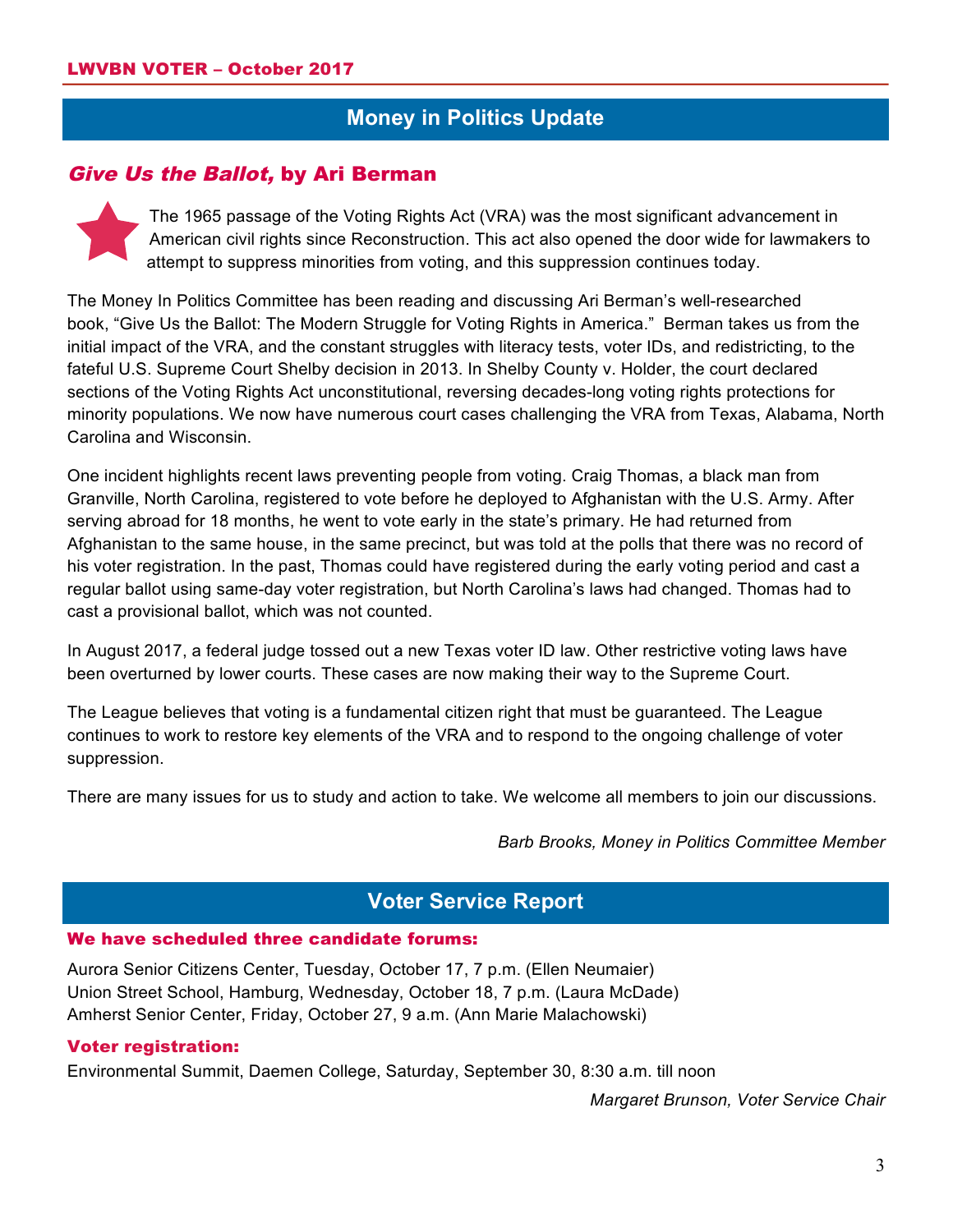# **General Election 2017**

Register in person at the Board of Elections by Friday, October 13 Register by mail: postmarked by Friday, October 13, and received by October 18 Apply for absentee ballot by mail: postmarked by Tuesday, October 31 Last day to apply in person for absentee ballot, Monday, November 6 Last day to postmark absentee ballot: Monday, November 6 Deliver absentee ballot in person to the Board of Elections by Tuesday, November 7, at 9:00 p.m.

#### General Election -- Tuesday, November 7, from 6:00 a.m. until 9:00 p.m.

# **Volunteer Coordinator's Report**

Since the Summer Voter was published, LWVBN volunteers have attended five naturalization ceremonies. The June calendar was finished off by Mike Egan and Marianne Poprosky at a service on the USS Little Rock. Patricia Wille and Judy Weidemann represented the League at a Burchfield Penney Art Center ceremony in July; two other July ceremonies at the U.S. Courthouse were attended by Barbara Brooks, Elisabeth Zausmer, Janet Goodsell and Deborah Shiffner. We started the August calendar with a ceremony at the U.S. Courthouse attended by Elisabeth Zausmer and Kate Wagner.

A request was made to the state League for moderators to cover 13 forums that the State Education Department was running across the state to comment on the Every Student Succeeds Act (ESSA) program being installed in the schools as a replacement for the plan based on the No Child Left Behind Act. Laura McDade and Agnes Annis moderated and kept time for the forum.

We have a number of new and returning members who have indicated an interest in representing LWVBN at naturalization ceremonies. I hope to see some new volunteers on our calendar. We have just six dates still open before the end of the year, including one volunteer for October 15, two volunteers each for November 2, 16, and 30, and December 7 and 21. Be sure to email Judith Clarke if you are interested in any of those dates.

*Judith Clarke, Volunteer Coordinator*

# **Vote411 and 2017 Voters Guide**

The League's online Voters Guide, www.Vote411.org, will be live on September 28 for the general election. You may also access the 2017 Voters Guide online at www.lwvbn.org. The printed 2017 Voters Guide will be mailed to all League households the week of October 23. Please direct your friends to any public library in Erie and Niagara County to pick up the printed Voters Guide.

Important additions to this year's online and printed Voters Guides are pro and con arguments for the issues that will appear on the back of all ballots in New York State on Election Day.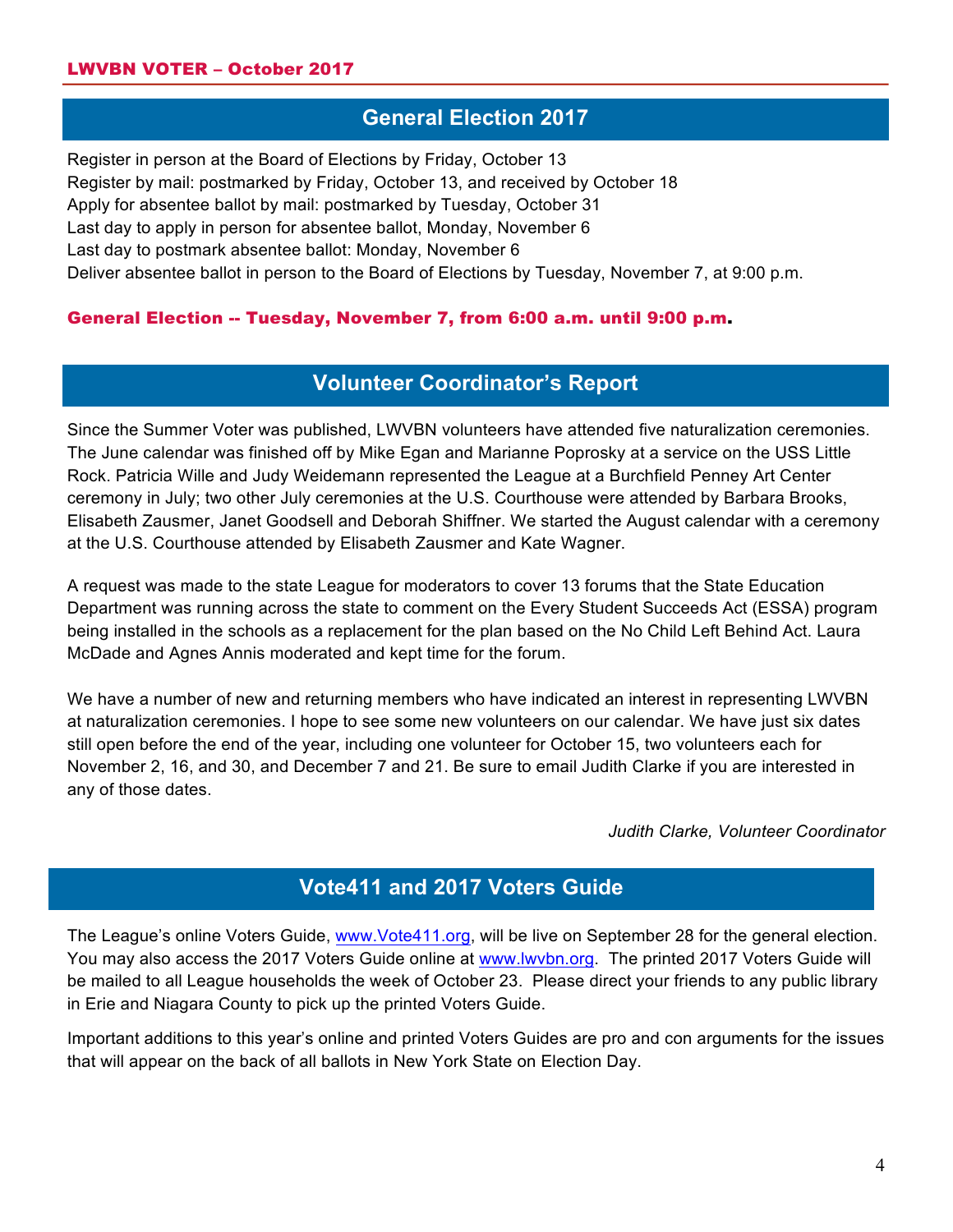# **Celebrate 100 Years of Women Voting in New York State**

**The League of Women Voters of Buffalo/Niagara honors the 100th anniversary of the ballot approval of the amendment that granted women in New York State the right to vote on November 6, 1917, with a special luncheon. Our emcee will be Maryalice Demler, news anchor and reporter at WGRZ-TV, Channel 2.**

### Intruding in Sacred Territory — Forging Women's Suffrage on the Buffalo-Niagara Frontier

#### Guest speaker

**Shannon M. Risk, Ph.D., Associate Professor, Department of History, Niagara University, an** expert on women's suffrage in Western New York.

**Thursday, November 9, 2017 11:30 a.m. – 1:30 p.m.** Twentieth Century Club 595 Delaware Avenue, Buffalo, NY 14202

Individual reservations, \$35 Suffragist reservations, \$75, will receive recognition in the event program.

Please join us to celebrate one of the important milestones in the long march to women's suffrage in the United States and honor the brave women who led that effort in our region.

*For reservations, use the form that appears on the insert included with this Voter. Please note that the insert also includes the menu of options we are offering to recruit sponsors for this important League event.* 

Parking is free in the Twentieth Century Club lot at 516 Franklin Street, between Allen and North Streets. Note: Franklin Street is one-way northbound.

### October League Happy Hour

Don't miss \$5 drinks and appetizers, plus lively, informal conversations. **Thursday, October 26, 2017, 5:30 p.m.**

Providence Social, 490 Rhode Island Street, Buffalo, NY 14213

#### Save the date for the League's holiday party!

Saturday, December 2, 2017 11:30 a.m., luncheon at 12 noon Salvatore's Italian Gardens

Mark your calendar for a very festive event! Watch for details in the November Voter.